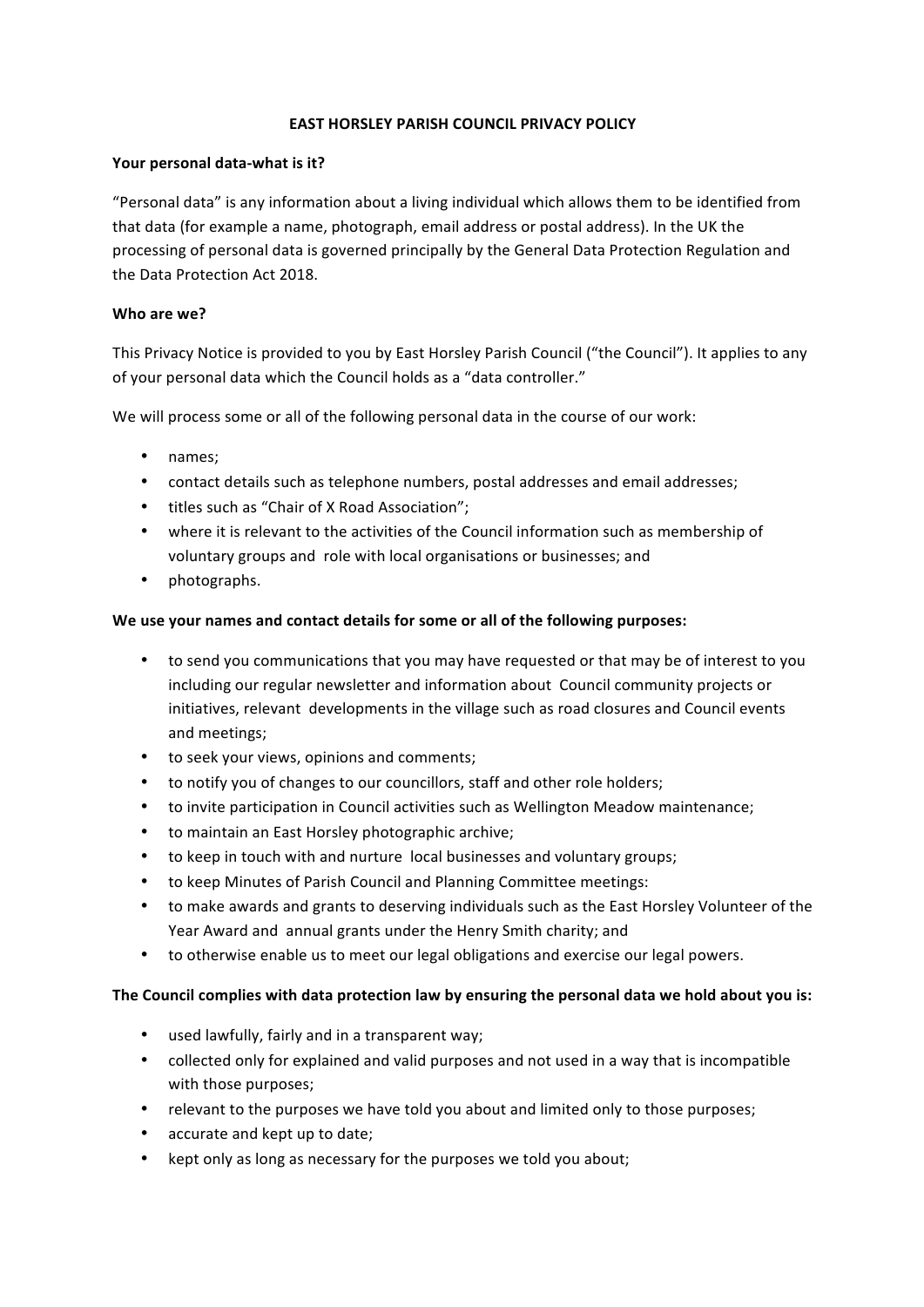• kept and destroyed securely including ensuring that appropriate technical and security measures are in place to protect your personal data from loss, misuse, unauthorised access and disclosure.

# What is the legal basis for our processing of your personal data?

The Council is a public authority and has certain powers and obligations. Your personal data is mostly processed where this is necessary to enable us to either (1) perform a task carried out in the public interest or for the exercise of a function conferred on the Council by law, for example by the Local Government Act 1972 or (2) pursue our legitimate interests as a Parish Council as mentioned elsewhere in this Policy, for instance in the data usage details in the third section above.

We will first obtain your consent where this is required for use of your personal data.

## **Sharing your personal data**

From time to time we may need to share your personal data with the following third parties that we work with. These third parties have an obligation to hold your personal data securely and confidentially and they, like us, will be responsible directly to you for how they process and protect your personal data:

- other concerned local authorities such as Guildford Borough Council;
- charities such as the Henry Smith Charity;
- our agents, suppliers and contractors such as a commercial provider we ask to deliver newsletters, maintain our software or send emails to you on our behalf; and
- nearby parish councils or other bodies with which we carry out joint activities for example in relation to facilities or events for the community.

# How long do we keep your personal data?

We may have a legal obligation or right to retain some personal data in connection with our statutory obligations as a public authority or in order to defend or pursue claims. For instance for contract claims we must retain documents for 6 years. In general we will keep personal data only for as long as we need it, after which it will be deleted.

### Your rights and your personal data

You have the following rights in respect of your personal data.

# 1. The right of access

At any point you can contact us to request the personal data we hold on you as well as why we have that personal data, who has access to it and where we obtained it from. We will respond within one month. We reserve the right to charge an administrative fee for second requests or requests that are manifestly unfounded or excessive.

# **2.** The right to correct and update

If the personal data we hold on you is out of date, incomplete or incorrect, you can inform us and your data will be updated.

**3.** The right of erasure